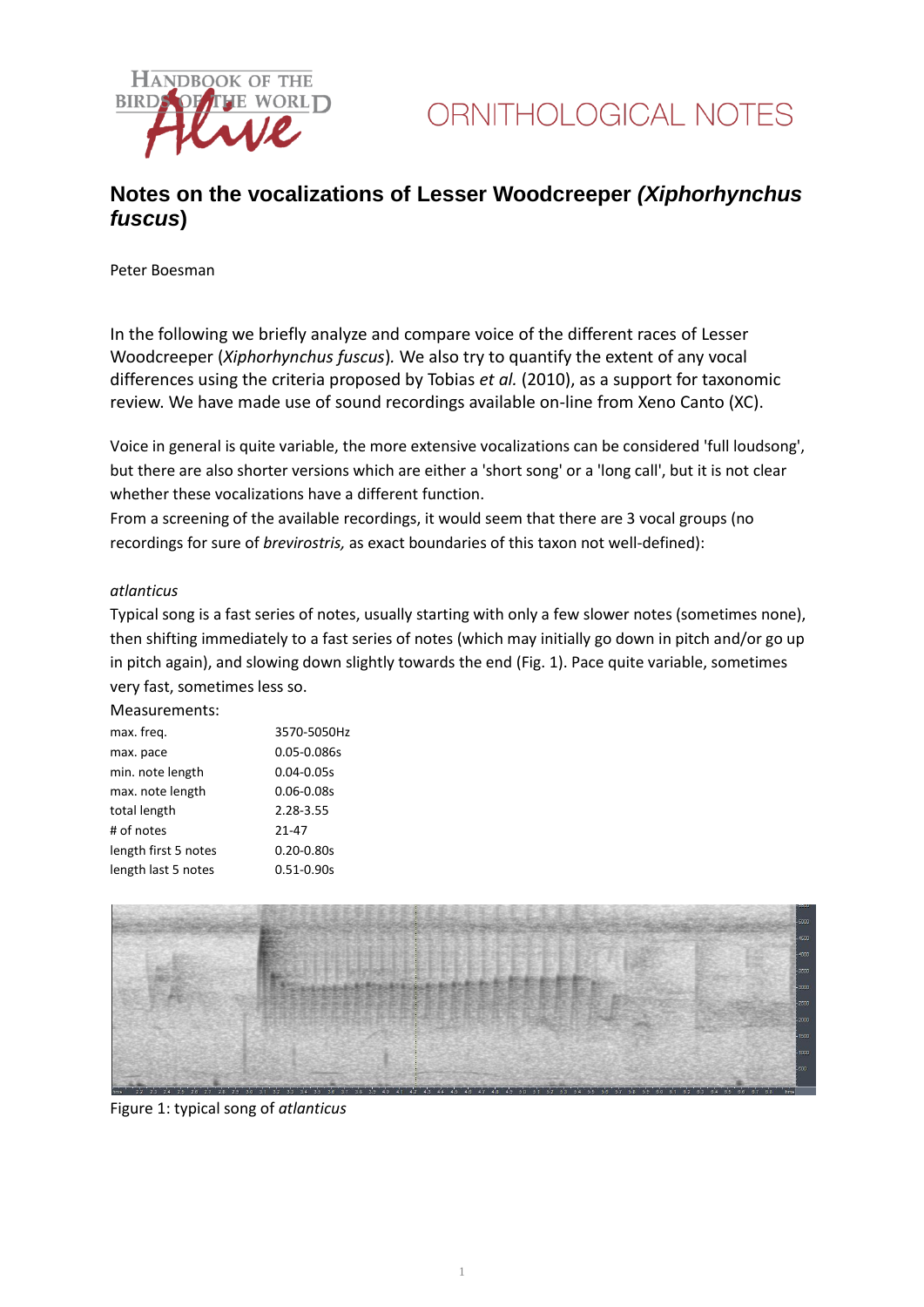

## ORNITHOLOGICAL NOTES

#### *tenuirostris*

Song apparently a descending series of rather slowly delivered notes, without clear acceleration/deceleration (Fig. 2). Very different from other taxa. Note shape is rather irregular.

#### Measurements:

| max. freg.           | 3500-4420Hz    |
|----------------------|----------------|
| max. pace            | $0.11 - 0.21s$ |
| min. note length     | $0.07 - 0.10s$ |
| max. note length     | $0.14 - 0.24s$ |
| total length         | $2.33 - 3.60s$ |
| # of notes           | 11-18          |
| length first 5 notes | $0.47 - 1.12s$ |
| length last 5 notes  | $0.90 - 1.18s$ |



Figure 2: typical presumed song of *tenuirostris*

#### *fuscus*

Typical song quite diagnostic: a series of slowly delivered notes at stable pitch, gradually accelerating into a fast series which goes down and up again in pitch, slowing down towards the end. Some shorter vocalizations of *fuscus* (short song or long call??) are however less typical, and could be confused with *atlanticus* (Fig. 3). Such vocalizations seem to be the most common in the northern part of the *fuscus* range, and less so in the southern part (the transition occurring somewhere between Rio De Janeiro and Sao Paulo.

Measurements:

| max. freq.           | 3800-4920Hz    |
|----------------------|----------------|
| max. pace            | $0.06 - 0.14s$ |
| min. note length     | $0.04 - 0.08s$ |
| max. note length     | 0.07-0.09s     |
| total length         | 2.44-6.61s     |
| # of notes           | 16-31          |
| length first 5 notes | 1.08-1.75s     |
| length last 5 notes  | $0.48 - 1.56s$ |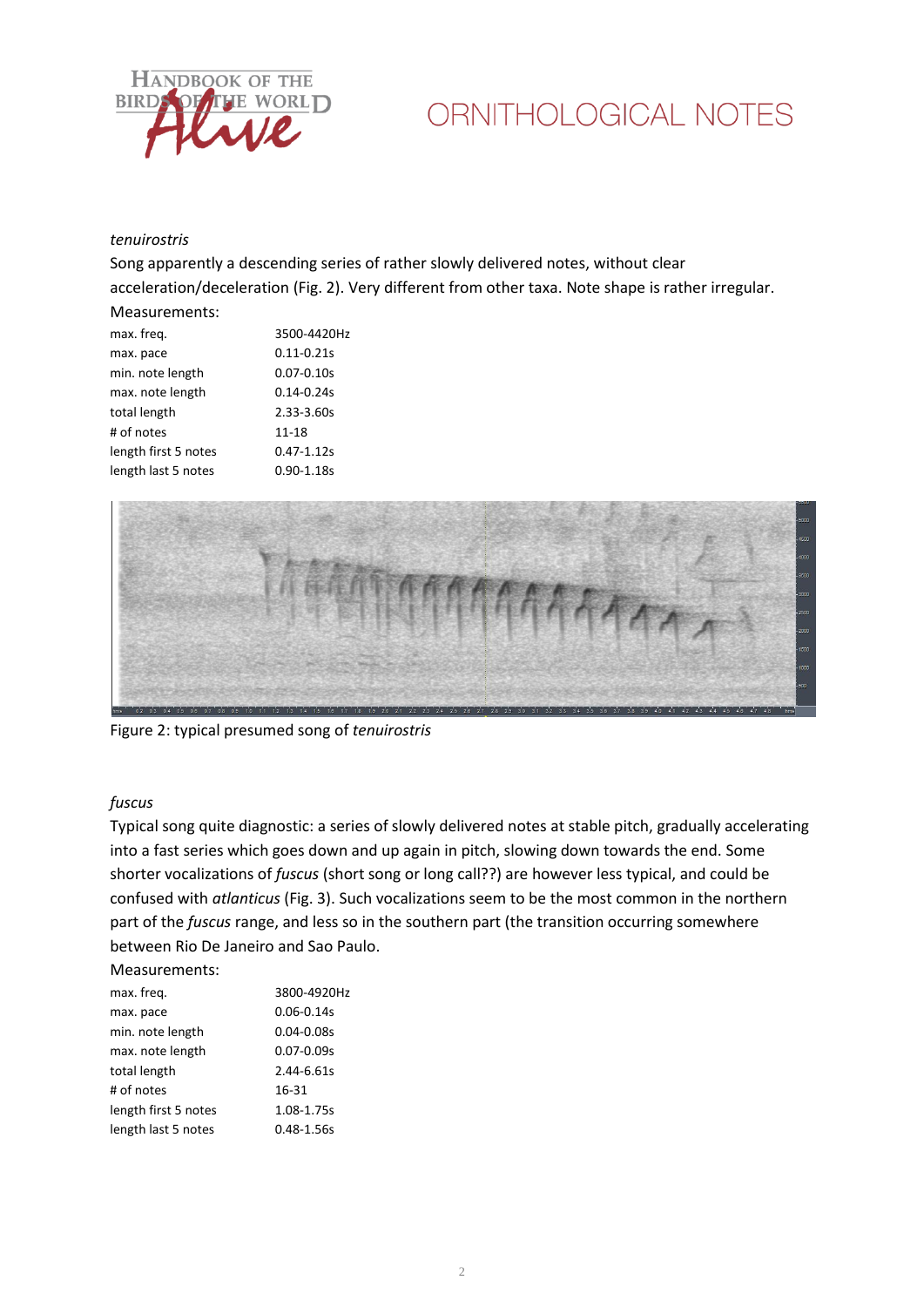

# ORNITHOLOGICAL NOTES



Figure 3: typical song of *fuscus* (top) and shorter version (bottom)

It is clear from the above that vocally *tenuirostris* is the most distinct taxon. It differs from the other taxa by much longer notes (score 2-3) which are fewer in number (score 1-2), having a stable pace (score 2), and a consistently descending series of notes (score 1) with irregular note shape (score 1). This would lead to a total vocal score of about 5 when applying Tobias criteria.

*atlanticus* and *fuscus* are much less differentiated. *atlanticus* has however typically a faster pace (score 1), lacks the long series of well-spaced introductory notes as in typical *fuscus* (expressed as length of first 5 notes, even in 'short songs' of *fuscus* a notable difference, but then it is in fact again measurement of pace and should thus not be cumulated with faster pace, score 2). This leads to a total score of about 2.

It would thus seem that vocal divergence of geographically intermediate *tenuirostris* is most outspoken. This is quite an unusual outcome, and a possibility is that this population is an effective barrier for gene flow between *fuscus* and *atlanticus*.

This note was finalized on 28th August 2015, using sound recordings available on-line at that moment. We would like to thank in particular the many sound recordists who placed their recordings for this species on XC.

#### **References**

Tobias, J.A., Seddon, N., Spottiswoode, C.N., Pilgrim, J.D., Fishpool, L.D.C. & Collar, N.J. (2010). Quantitative criteria for species delimitation. *Ibis* 152(4): 724–746.